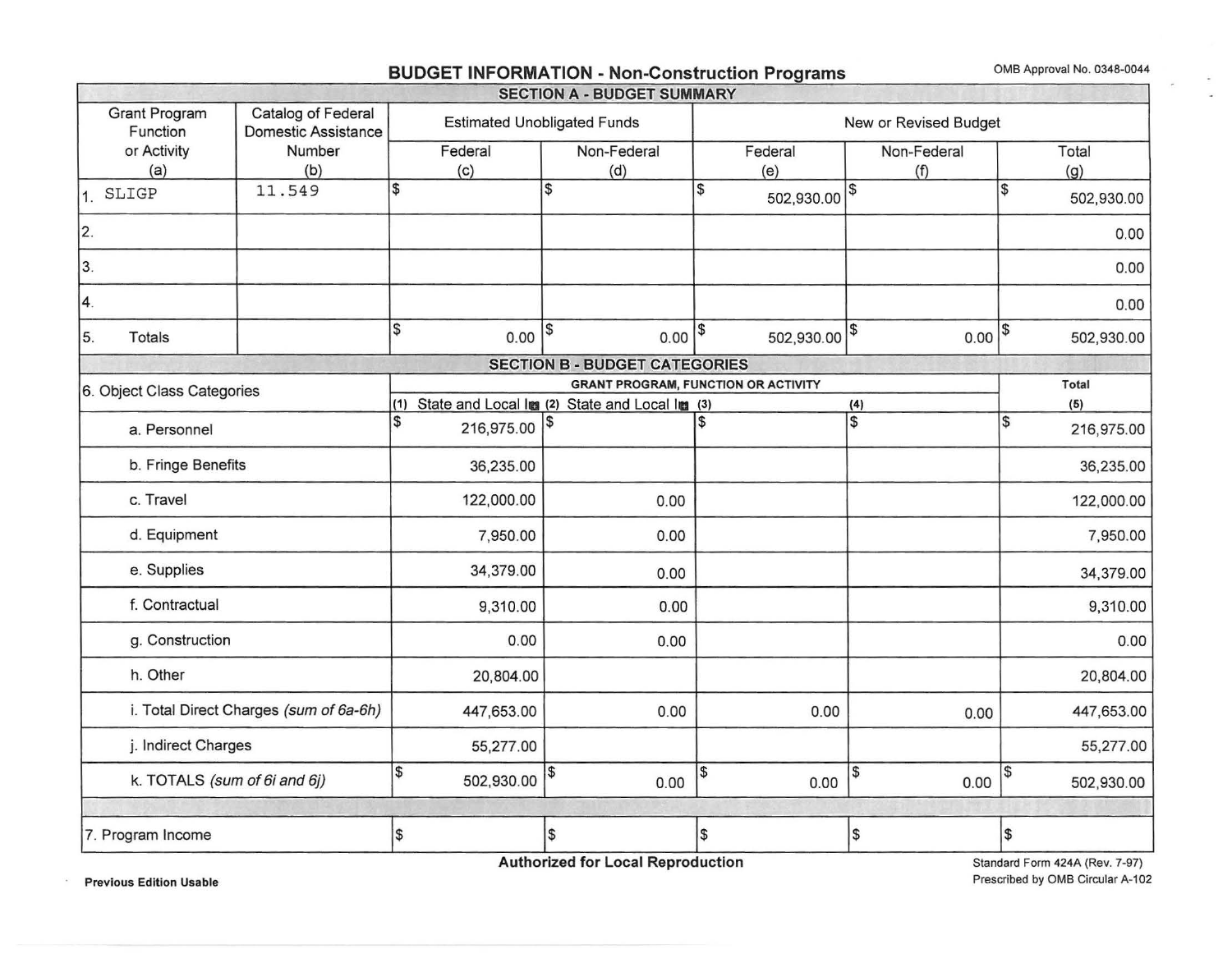|                                                     |               |                           | <b>SECTION C - NON-FEDERAL RESOURCES</b> |                       |                   |             |                                                                                 |     |             |
|-----------------------------------------------------|---------------|---------------------------|------------------------------------------|-----------------------|-------------------|-------------|---------------------------------------------------------------------------------|-----|-------------|
| (a) Grant Program                                   | (b) Applicant |                           |                                          | (c) State             | (d) Other Sources |             | (e) TOTALS                                                                      |     |             |
| $ 8$ State and Local Implementation Grant Prog $ 8$ |               |                           |                                          |                       | \$                |             | l S                                                                             | 5   | 0.00        |
| 9.                                                  |               |                           |                                          |                       |                   |             |                                                                                 |     | 0.00        |
| 10.                                                 |               |                           |                                          |                       |                   |             |                                                                                 |     | 0.00        |
| 11.                                                 |               |                           |                                          |                       |                   |             |                                                                                 |     |             |
| 12. TOTAL (sum of lines 8-11)                       | $\frac{3}{2}$ |                           | \$<br>$\circ$                            |                       | \$<br>0.00 \$     |             | 0.00                                                                            |     |             |
|                                                     |               |                           | <b>SECTION D - FORECASTED CASH NEEDS</b> |                       |                   |             |                                                                                 |     |             |
|                                                     |               | <b>Total for 1st Year</b> | 1st Quarter                              |                       |                   | 2nd Quarter | 3rd Quarter                                                                     |     | 4th Quarter |
| 13. Federal                                         | 1\$           | $0.00$  \$                |                                          |                       | 1\$               |             | \$                                                                              | \$  |             |
| 14. Non-Federal                                     |               | 0.00                      |                                          |                       |                   |             |                                                                                 |     |             |
| 15. TOTAL (sum of lines 13 and 14)                  | l\$           | $0.00$  \$                |                                          | 0.00                  | $\sqrt{3}$        | $0.00$  \$  | $0.00$ $\sqrt{s}$                                                               |     | 0.00        |
|                                                     |               |                           |                                          |                       |                   |             | SECTION E - BUDGET ESTIMATES OF FEDERAL FUNDS NEEDED FOR BALANCE OF THE PROJECT |     |             |
| (a) Grant Program                                   |               |                           |                                          |                       |                   |             | FUTURE FUNDING PERIODS (Years)                                                  |     |             |
|                                                     |               |                           | (b) First                                |                       |                   | (c) Second  | (d) Third                                                                       |     | (e) Fourth  |
| 16.                                                 |               |                           | \$                                       |                       | \$                |             | \$                                                                              | Ι\$ |             |
| 17.                                                 |               |                           |                                          |                       |                   |             |                                                                                 |     |             |
| 18.                                                 |               |                           |                                          |                       |                   |             |                                                                                 |     |             |
| 19.                                                 |               |                           |                                          |                       |                   |             |                                                                                 |     |             |
| 20. TOTAL (sum of lines 16-19)                      |               |                           | \$                                       | $0.00$ \$             |                   | $0.00$ \$   | $0.00$ \$                                                                       |     | 0.00        |
|                                                     |               |                           | SECTION F - OTHER BUDGET INFORMATION     |                       |                   |             |                                                                                 |     |             |
| 21. Direct Charges:<br>\$447,653                    |               |                           |                                          | 22. Indirect Charges: |                   | \$55,277    |                                                                                 |     |             |
| 23. Remarks:                                        |               |                           |                                          |                       |                   |             |                                                                                 |     |             |

 $\sim$ 

 $\sim$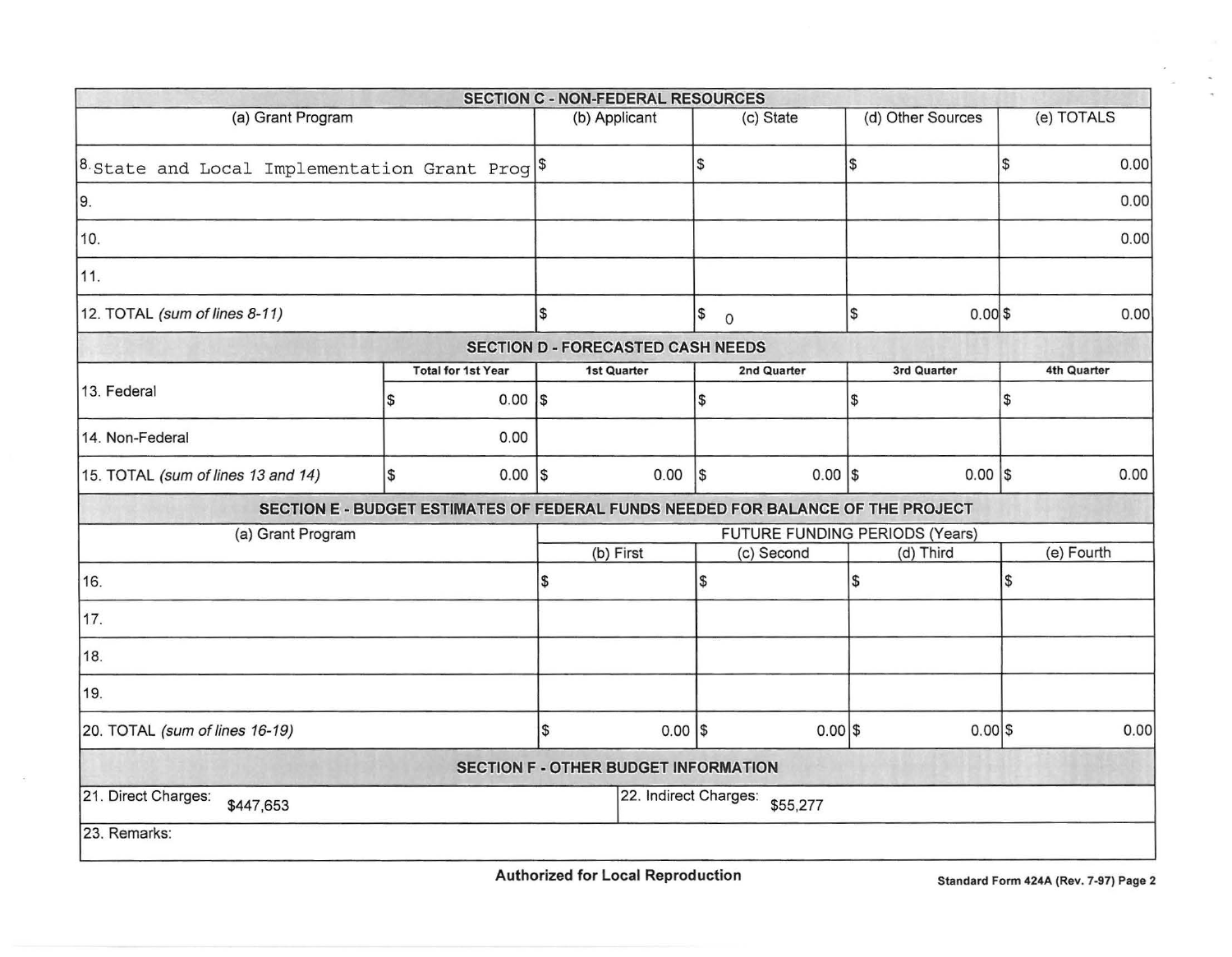# **American Samoa Department of Homeland Security**

# **AS State and Local Implementation Grant Program**

## **4.5 Years Budget Allocation**

# **Revised Budget Narrative-12/31/2017**

## **Personnel:**

Total: \$216,975 (Federal)

- Statewide Interoperability Coordinator (SWIC) (Federal) will support SLIGP/FirstNet grant activities.
- SLIGP/FirstNet Program Coordinator (Federal) The Coordinator with an annual salary of \$34,000 will support and devote average of 75% of the time and effort on grant activities for 3.5 years, as aligned with the extended period of performance.
- Technical/Administrative Support Staff, (Federal) Technical/Administrative Support Staff (1) with an annual salary of \$17,000 will support and spend 35% of their time and efforts on grant activities for 3 years, as aligned with the extended period of performance.
- Technical/Administrative Support Staff (Federal) Annual salary of \$17,000 will support and spend 100% of the time for 1.5 years.
- New Program Manager (Federal) The new Program Manager will have oversight of the entire broadband program within the state. Reports directly to the Single Point of Contact (SPOC) and manages the project team and the overall effort. Serves as the State representative for the program and keeps executives within the State informed on the program. The program manager will spend 100% of their time on SLIGP 2.0 Grant Activities for 1 years. The annual salary is \$45,000.

## **Fringe Benefits:**

Total: \$36,235 (Federal)

| Fringe benefit percentage for employees is 16.7%. The fringe benefit amount include: |          |
|--------------------------------------------------------------------------------------|----------|
| <b>Retirement Plan (ASG Contribution)</b>                                            | 8.00%    |
| FICA/Medicare                                                                        | 7.65%    |
| <b>Workers Compensations Fund:</b>                                                   | 1.05%    |
|                                                                                      |          |
| <b>Total Fringe Benefits</b>                                                         | $16.7\%$ |

## **Travel:**

Total: \$122,000

Administrative staff and technical will travel to various out of state meetings, conferences or workshops. Only those meetings, conferences or workshops where the primary focus is on NPSBN will be covered with SLIGP funds. Roundtrip travel expenses, daily per diem and lodging will all be covered with this project. These amounts will vary depending on the location of the meetings. Individuals working to capture requirements, coverage needs, data collection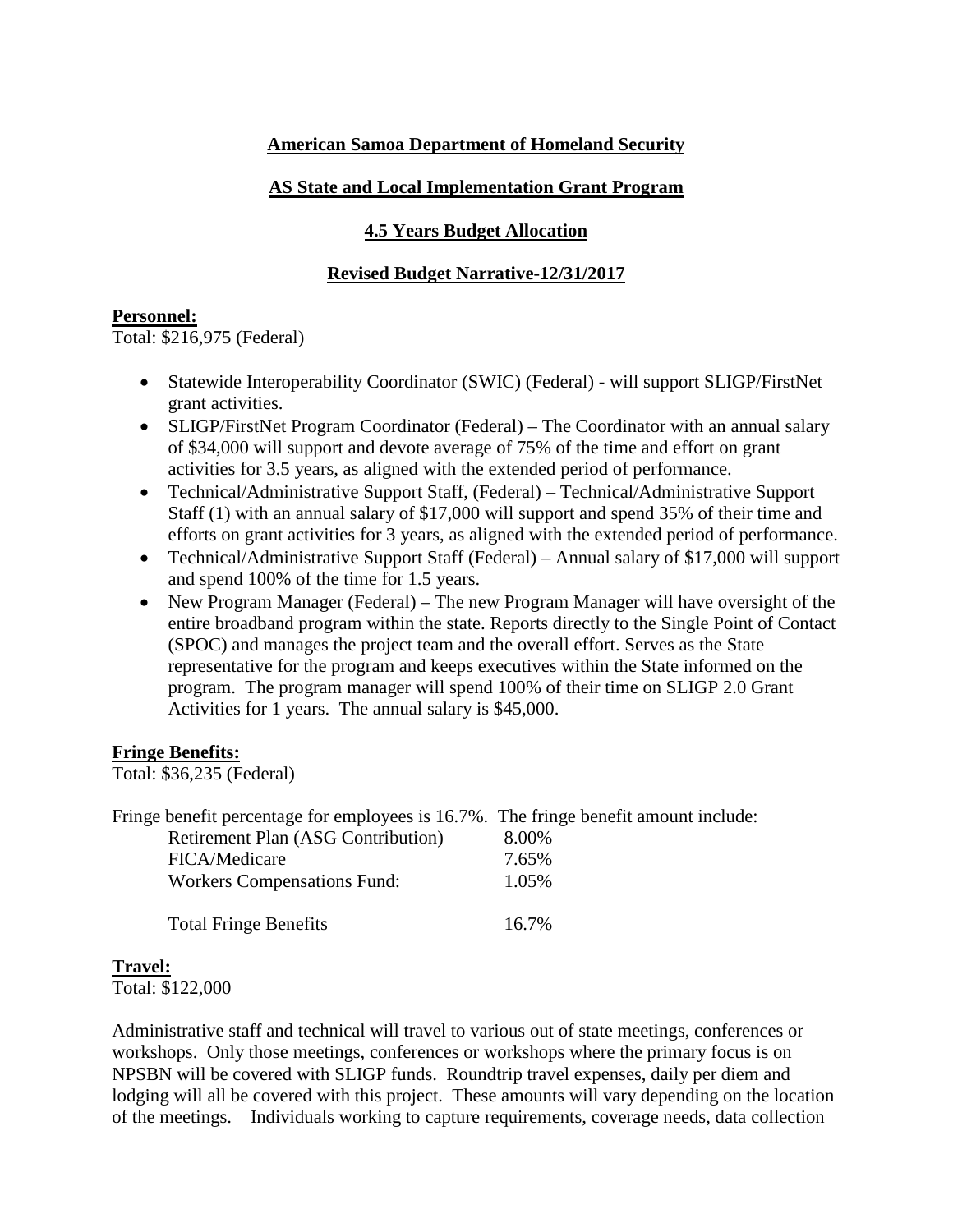or town hall type of meetings will need to be away some overnights in order to cover the entire state.

#### **Equipment:**

Total: \$7,950 (Federal)

Purchase of a copier. The copier is classified as a supply, however, due to the cost for shipping the copier from the continental United States to American Samoa, the total cost was higher than \$5,000 therefore it falls in the equipment category. The copier has been programmatically approved as an equipment charge by the Federal Program Officer.

#### **Supplies:**

Total: \$34,379 (Federal)

Miscellaneous stationery office supplies and minor office equipment will be purchased for State and Local Implementation Grant Program daily program activities to fulfill SLIGP goals and objectives. 4 laptops for use by SLIGP staff for field data collection and while on travel. Projector will be utilized for meetings, education and outreach activities. Misc. office supplies include paper, printer toner, folders, pens, and other general operating office supplies. Additional supply cost are due to the high cost of printer toner needed.

#### **Other Expenses:**

Total: \$20,804 (Federal)

SLIGP/FirstNet activities such as Territorial Emergency Communication Committee (TECC) meetings on Public Safety Broadband issues, copies of education and outreach materials for informing local jurisdiction representatives about SLIGP and NPSBN. Community and stakeholders meetings, preparation of print materials for distribution, and providing FirstNet information relevant to SLIGP grant for various territorial public safety entities. Every other month governance and working group meetings, advertisements, posters, educational and outreach handouts.

Outreach Marketing Awareness activity on local community cable channel. Providing awareness information to first responders via cable channel.

## **Contractual:**

Total: \$9,310 (Federal)

Shared cost for communications services. Providing annual phone line communication services with first responders. Installation of phone line network and services in order to communicate with stakeholders and first responders. Contract agreement with Pacific Data

**Indirect Costs:** Total: \$55,277 (Federal)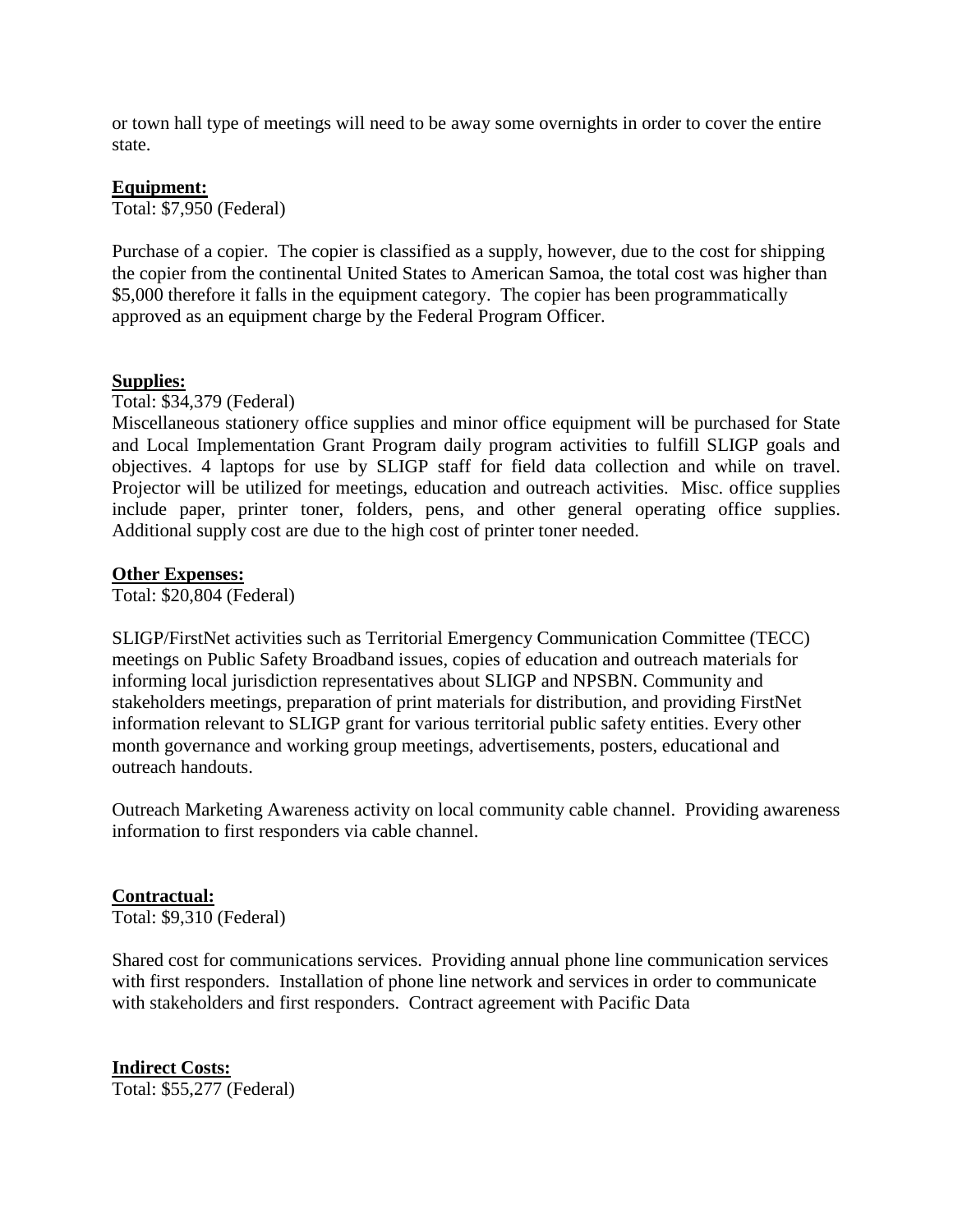Indirect costs are capped at 21.8306%.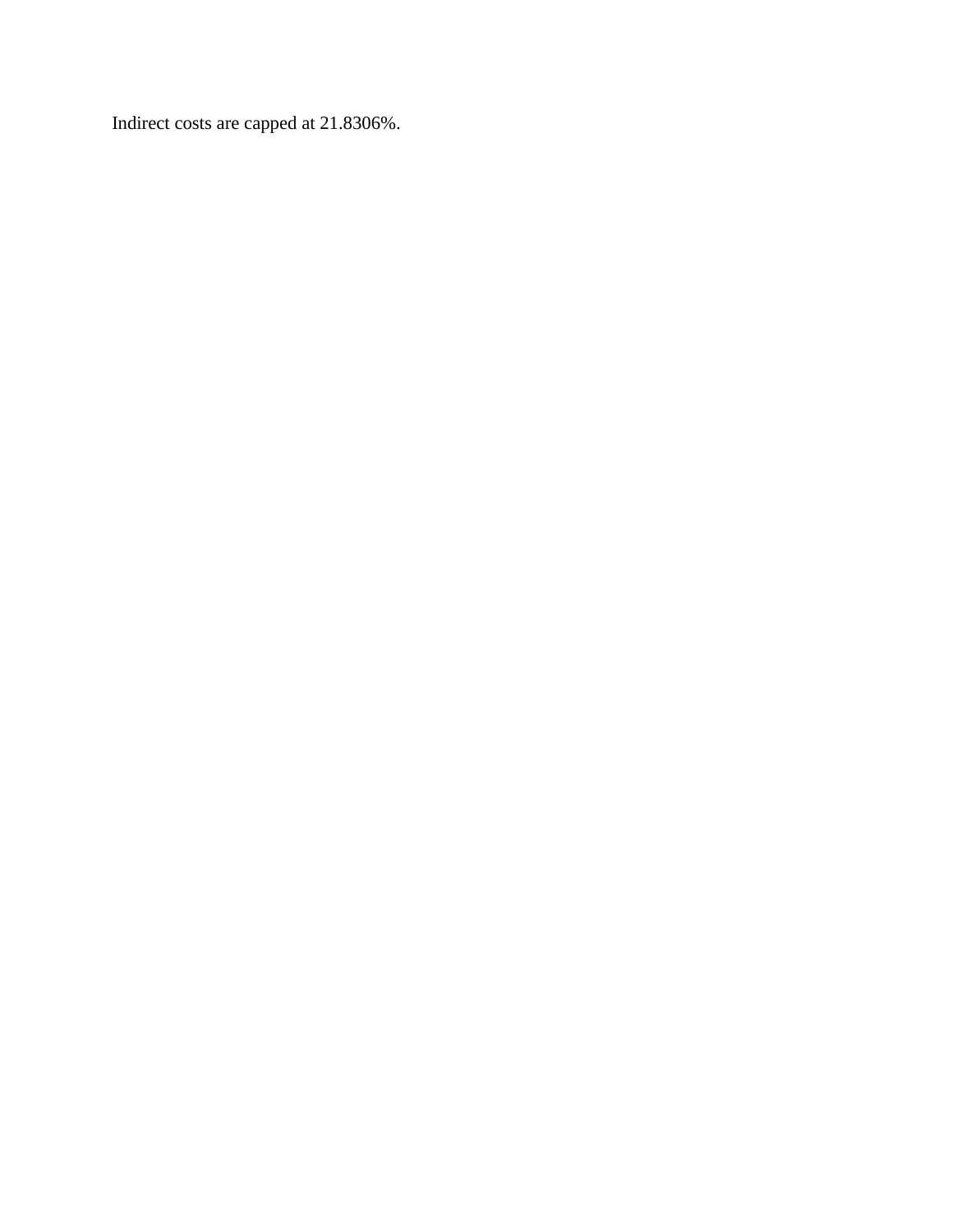# **American Samoa SLIGP Budget- Updated December 2017**



|                                                                                                                                                                                                                                             |                 |                  |     |                                                                            |    |                | <b>Breakdown of Costs</b> | <b>Total Amount Spent as of</b>              |                                       | <b>Change from</b><br><b>Approved</b> | <b>Change from AS</b>              |
|---------------------------------------------------------------------------------------------------------------------------------------------------------------------------------------------------------------------------------------------|-----------------|------------------|-----|----------------------------------------------------------------------------|----|----------------|---------------------------|----------------------------------------------|---------------------------------------|---------------------------------------|------------------------------------|
| <b>Category</b><br>Personnel                                                                                                                                                                                                                | <b>Quantity</b> | <b>Unit Cost</b> |     | Detailed Description of Budget (for full grant period<br><b>Total Cost</b> |    | <b>Federal</b> | <b>Non-Federal</b>        | 12/31/2017 (AS Fin Doc)<br><b>Total Cost</b> | <b>Remaining</b><br><b>Total Cost</b> | <b>Budget</b><br><b>Total Cost</b>    | <b>Budget</b><br><b>Total Cost</b> |
| The SWIC with an annual salary of \$35,000 will<br>support and spend an average of 25% of the<br>time and effort on SLIGP/FirstNet grant<br>activities for 4.5 years, as aligned with the<br>extended period of performance.                | 4.5 Years       | \$35,000         | \$  | $39,375$ \$                                                                |    | 39,375         | 0                         |                                              |                                       |                                       |                                    |
| The SLIGP/FirstNet Program Coordinator with<br>an annual salary of \$34,000 will support and<br>devote a average of 75% of the time and effort<br>on grant activities for 3.5 years, as aligned<br>with the extended period of performance. | 3.5 Years       | \$34,000         | \$  | 89,250 \$                                                                  |    | 89,250         | 0                         |                                              |                                       |                                       |                                    |
| Technical/Administrative Support Staff (1)<br>with an annual salary of \$17,000 will<br>support and spend 35% of their time and<br>efforts on grant activities for 3 years, as<br>aligned with the extended period of<br>performance.       | 3 Years         | \$17,000         | \$  | $17,850$ \$                                                                |    | 17,850         | 0                         |                                              |                                       |                                       |                                    |
| Technical/Administrative Support Staff (2)<br>with an annual salary of \$17,000 will<br>support and spend 100% of their time and<br>efforts on grant activities for 1.5 years, as<br>aligned with the extended period of<br>performance.    | 1.5             | \$17,000         | \$  | $25,500$ \$                                                                |    | 25,500         | 0                         |                                              |                                       |                                       |                                    |
| New Staff with an annual salary of \$65,000 will<br>support and spend 100% of their time and<br>efforts on grant activities for 1 year, as aligned<br>with the extended period of performance.                                              | 1 Year          | \$45,000         | \$  | $45,000$ \$                                                                |    | 45,000         | 0                         |                                              |                                       |                                       |                                    |
| <b>Total Personnel:</b>                                                                                                                                                                                                                     |                 |                  | -Ś. | 216,975                                                                    | Ŝ. | 216,975        | $\mathbf{0}$              | 170,736<br>-S                                | 46,239<br>-S                          | 45,975<br>-S                          | 764<br>-Ŝ                          |
|                                                                                                                                                                                                                                             |                 |                  |     |                                                                            |    |                |                           |                                              |                                       |                                       |                                    |
| <b>Fringe Benefits</b><br>SWIC-FB is calculated at 16.70% from direct                                                                                                                                                                       | Quantity        | <b>Unit Cost</b> |     | <b>Total Cost</b>                                                          |    | Federal        | <b>Non-Federal</b>        | <b>Total Cost</b>                            | <b>Total Cost</b>                     | <b>Total Cost</b>                     | <b>Total Cost</b>                  |
| salary of time and effort spent on SLIGP<br>funded activities.                                                                                                                                                                              | \$39,375        | 16.70%           | -\$ | $6,576$ \$                                                                 |    | 6,576          | 0                         |                                              |                                       |                                       |                                    |
| SLIGP/First-Net Program Coordinator-FB is<br>calculated at 16.70% from direct salary of time<br>and effort spent on SLIGP funded activities.                                                                                                | \$89,250        | 16.70%           | Ŝ.  | $14,905$ \$                                                                |    | 14,905         | 0                         |                                              |                                       |                                       |                                    |
| Technical/Admin. Support Staff-FB are<br>calculated at 16.70% from direct salaries of<br>time and efforts spent on SLIGP funded                                                                                                             | \$17,850        | 16.70%           |     | $2,981$ \$                                                                 |    | 2,981          | $\mathbf 0$               |                                              |                                       |                                       |                                    |
| activities.<br>Technical/Admin. Support Staff-FB are<br>calculated at 16.70% from direct salaries of<br>time and efforts spent on SLIGP funded<br>activities.                                                                               | \$25,500        | 16.70%           |     | $4,259$ \$                                                                 |    | 4,259          | $\mathbf 0$               |                                              |                                       |                                       |                                    |
| New Staff-FB are calculated at 16.70% from<br>direct salaries of time and efforts spent on<br>SLIGP funded activities.                                                                                                                      | \$45,000        | 16.70%           |     | $7,515$ \$                                                                 |    | 7,515          | $\mathbf 0$               |                                              |                                       |                                       |                                    |
| <b>Total Fringe Benefits</b>                                                                                                                                                                                                                |                 |                  | Ś.  | 36,235                                                                     | -Ś | 36,235         | $\mathbf{0}$              | 34,229<br>-S                                 | 2,006<br>-S                           | 7,678<br>\$                           | (7, 111)                           |
|                                                                                                                                                                                                                                             |                 |                  |     |                                                                            |    |                |                           |                                              |                                       |                                       |                                    |
| <b>Travel Expenses</b>                                                                                                                                                                                                                      | <b>Quantity</b> | <b>Unit Cost</b> |     | <b>Total Cost</b>                                                          |    | <b>Federal</b> | <b>Non-Federal</b>        | <b>Total Cost</b>                            | <b>Total Cost</b>                     | <b>Total Cost</b>                     | <b>Total Cost</b>                  |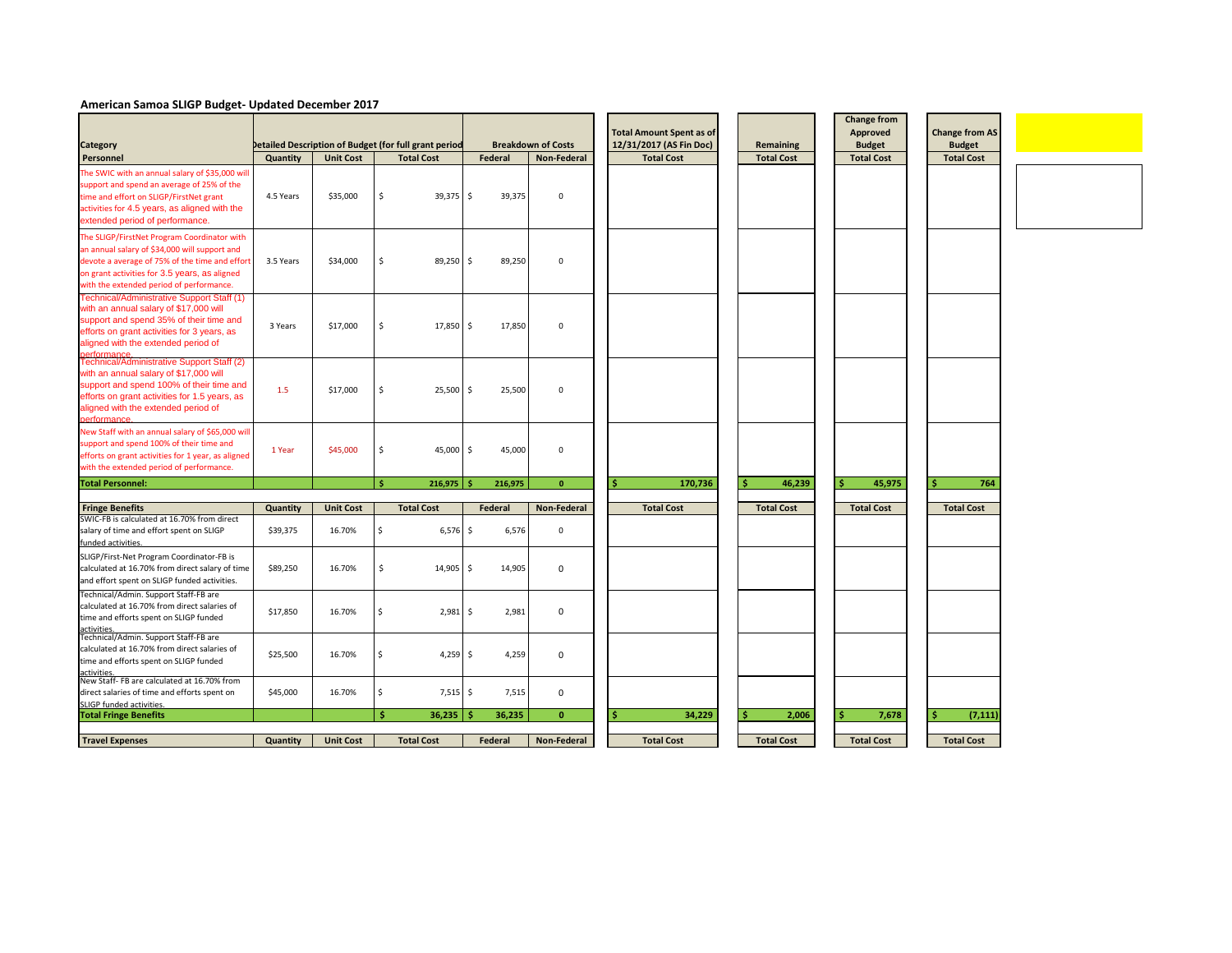| Travel:<br>Four (4) travelers to attend SLIGP<br>Regional/National PSCR, IWCE, APCO, etc.<br>Meeting/Workshop for FirstNet staff<br>development, technical advancement and<br>outreach learning opportunities.<br>Average Airfares: \$3750 per person, per trip<br>Estimated Per-diem: \$100 per person, per day.<br>(average 7 days per diem for each trip)<br>Estimated Lodging: \$220 per person, per day<br>(average 6 days lodging for each trip)<br>Car per trip = $$330$<br>Average total per traveler for each trip: \$6100<br>Estimated number of trips per traveler (over<br>4.5 years): 5 trips per traveler<br><b>Total Travel:</b> | 20              | 6,100            | -S<br>Ŝ. | $122,000$ \$<br>122,000 | Ŝ.      | 122,000<br>$122,000$ \$ |                     | 118,701<br>S                | 3,299                                 | (33,891)<br>Ŝ          | (3,891)                                  |
|-------------------------------------------------------------------------------------------------------------------------------------------------------------------------------------------------------------------------------------------------------------------------------------------------------------------------------------------------------------------------------------------------------------------------------------------------------------------------------------------------------------------------------------------------------------------------------------------------------------------------------------------------|-----------------|------------------|----------|-------------------------|---------|-------------------------|---------------------|-----------------------------|---------------------------------------|------------------------|------------------------------------------|
|                                                                                                                                                                                                                                                                                                                                                                                                                                                                                                                                                                                                                                                 |                 |                  |          |                         |         |                         |                     |                             |                                       |                        |                                          |
| Equipment                                                                                                                                                                                                                                                                                                                                                                                                                                                                                                                                                                                                                                       | Quantity        | <b>Unit Cost</b> |          | <b>Total Cost</b>       |         | Federal                 | <b>Non-Federal</b>  | <b>Total Cost</b>           | <b>Total Cost</b>                     | <b>Total Cost</b>      | <b>Total Cost</b>                        |
| Copier (Note: The copier is classified as a<br>supply, however, due to the cost for<br>shipping to American Samoa, the total<br>cost was higher than \$5,000, therefore<br>making it fall in the equipment cost<br>category.) This copier has been<br>programmatically approved as an<br>equipment charge by the Federal Program<br>Officer.                                                                                                                                                                                                                                                                                                    | 1               | 7,950            | \$       | $7,950$ \$              |         | 7,950                   |                     |                             |                                       |                        |                                          |
| <b>Total Equipment:</b>                                                                                                                                                                                                                                                                                                                                                                                                                                                                                                                                                                                                                         |                 | 7,950            | Ŝ.       | 7,950                   | Ŝ.      | 7,950                   | $\mathbf{0}$        | $\hat{\mathsf{S}}$<br>7,950 | $\ddot{\bm{\zeta}}$<br>$\blacksquare$ | $\frac{1}{2}$<br>7,950 | $\blacktriangleright$<br>$\sim$ 10 $\pm$ |
|                                                                                                                                                                                                                                                                                                                                                                                                                                                                                                                                                                                                                                                 |                 |                  |          |                         |         |                         |                     |                             |                                       |                        |                                          |
| <b>Supplies</b>                                                                                                                                                                                                                                                                                                                                                                                                                                                                                                                                                                                                                                 | <b>Quantity</b> | <b>Unit Cost</b> |          | <b>Total Cost</b>       |         | <b>Federal</b>          | <b>Non-Federal</b>  | <b>Total Cost</b>           | <b>Total Cost</b>                     | <b>Total Cost</b>      | <b>Total Cost</b>                        |
| Laptop                                                                                                                                                                                                                                                                                                                                                                                                                                                                                                                                                                                                                                          | 4               | 2,570            | \$       | 10,280                  | $\zeta$ | 10,280                  | $\mathbf 0$         |                             |                                       |                        |                                          |
| Doc Scanner                                                                                                                                                                                                                                                                                                                                                                                                                                                                                                                                                                                                                                     | 1               | 1,510            | Ŝ        | 1,510                   | \$      | 1,510                   | $\mathbf 0$         |                             |                                       |                        |                                          |
| Printer                                                                                                                                                                                                                                                                                                                                                                                                                                                                                                                                                                                                                                         | 1               | 1,560            |          | 1,560                   | \$      | 1,560                   | $\mathsf{O}\xspace$ |                             |                                       |                        |                                          |
| Projector                                                                                                                                                                                                                                                                                                                                                                                                                                                                                                                                                                                                                                       | $\mathbf{1}$    | 2,129            | \$       | 2,129                   | \$      | 2,129                   | $\mathbf 0$         |                             |                                       |                        |                                          |
| Miscellaneous Stationery & Other General                                                                                                                                                                                                                                                                                                                                                                                                                                                                                                                                                                                                        |                 |                  |          |                         |         |                         |                     |                             |                                       |                        |                                          |
| Operating Office Supplies at \$350/month                                                                                                                                                                                                                                                                                                                                                                                                                                                                                                                                                                                                        |                 |                  |          |                         |         |                         |                     |                             |                                       |                        |                                          |
| for 54 months.                                                                                                                                                                                                                                                                                                                                                                                                                                                                                                                                                                                                                                  | 54              | 350              | .S       | $18,900$ \$             |         | 18,900                  | $\mathsf{O}$        |                             |                                       |                        |                                          |
| <b>Total Supplies:</b>                                                                                                                                                                                                                                                                                                                                                                                                                                                                                                                                                                                                                          |                 | 8,119            | \$       | $34,379$ \$             |         | 34,379                  |                     | 25,091<br>S                 | 9,288<br>-\$                          | 12,384<br>\$           | -Ś<br>9,582                              |
|                                                                                                                                                                                                                                                                                                                                                                                                                                                                                                                                                                                                                                                 |                 |                  |          |                         |         |                         |                     |                             |                                       |                        |                                          |
| <b>Other Expenses</b>                                                                                                                                                                                                                                                                                                                                                                                                                                                                                                                                                                                                                           | Quantity        | <b>Unit Cost</b> |          | <b>Total Cost</b>       |         | Federal                 | <b>Non-Federal</b>  | <b>Total Cost</b>           | <b>Total Cost</b>                     | <b>Total Cost</b>      | <b>Total Cost</b>                        |